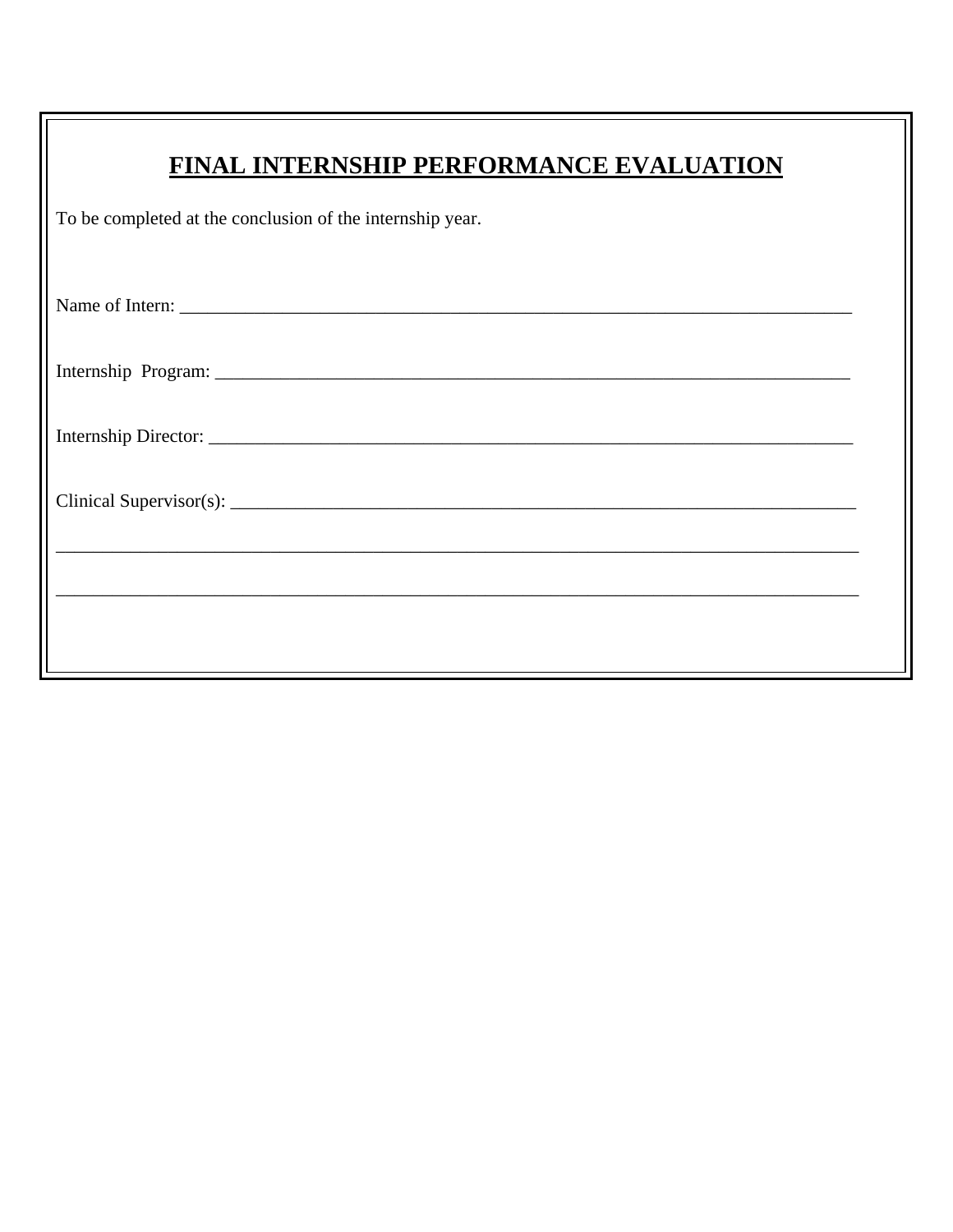## **AREAS OF COMPETENCE**

The **Center for Psychological Studies of Nova Southeastern University** requests your evaluation of our interns' performance in your training program. Kindly evaluate the intern on each of the following items.

## 1. **Assessment/evaluation, case conceptualization and treatment formulation skills:**



4. **Case management skills:**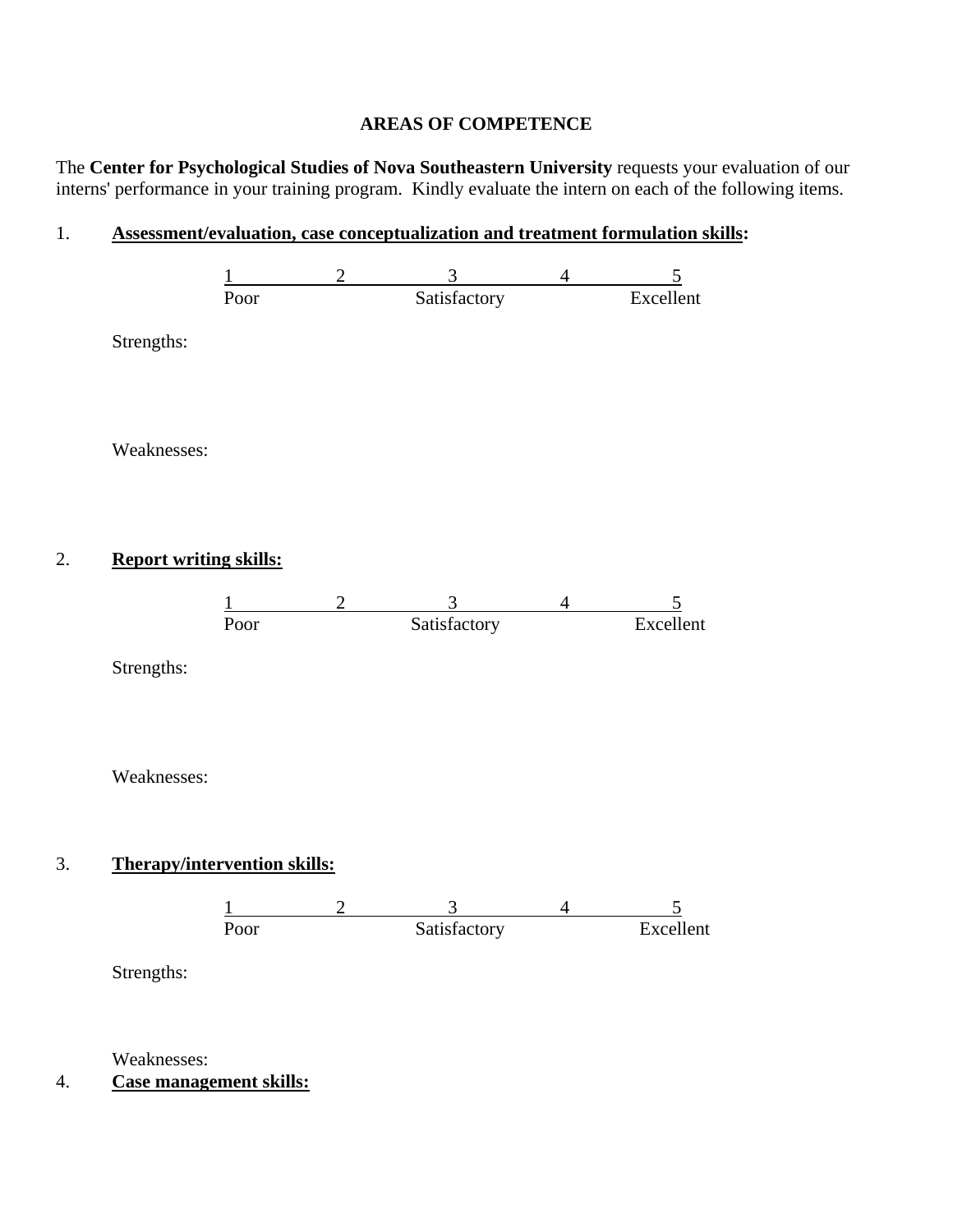

6. Based on your experience with this Intern, how does her/his training compare with interns from other graduate programs?

| Much      | Somewhat  | Similar   | Somewhat      | Much          |
|-----------|-----------|-----------|---------------|---------------|
| Less Well | Less Well | To Others | <b>Better</b> | <b>Better</b> |
| Trained   | Trained   | Trained   | Trained       | Trained       |

Strengths:

Weaknesses: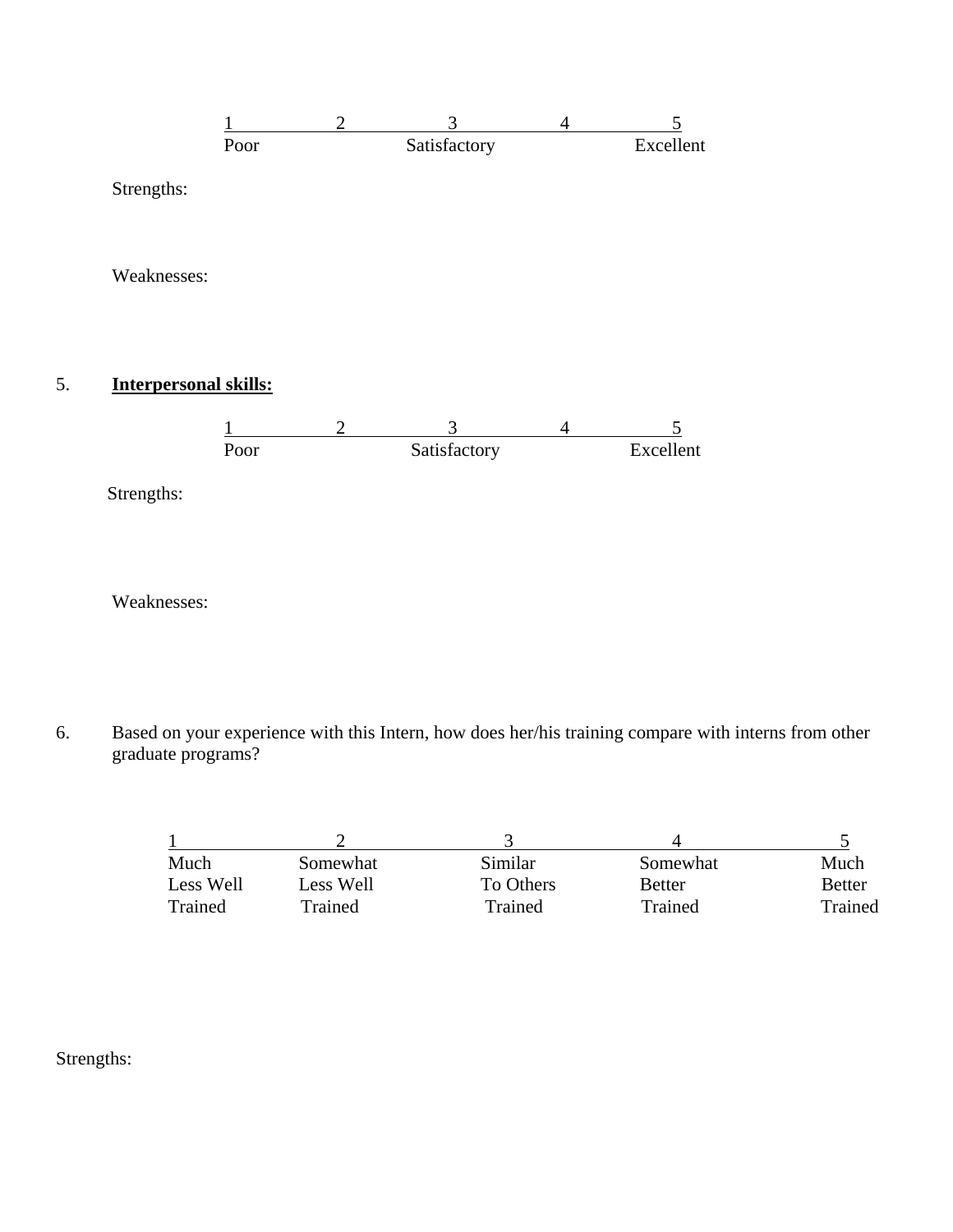Weaknesses:

7. Based on your experience with this Intern, what suggestions do you have to improve our graduate training program?

8. Other comments about this intern's performance:

9. On the basis of this review, are you willing to indicate at a later time to the National Register, state licensing boards, or other accrediting agencies that the student satisfactorily completed her/his internship under your supervision?

\_\_\_\_\_\_\_\_\_\_ Yes \_\_\_\_\_\_\_\_\_\_ No